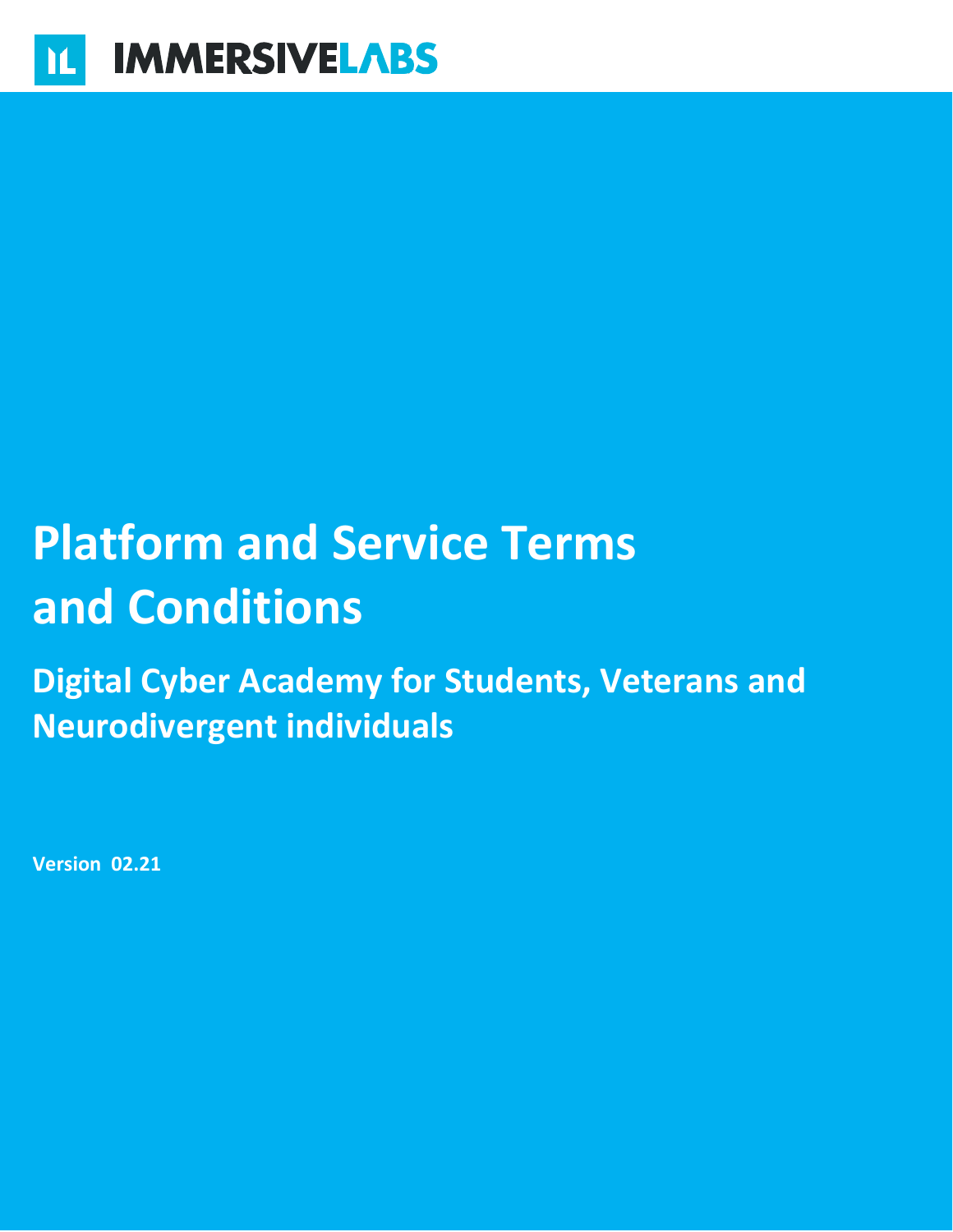#### **PLATFORM AND SERVICE TERMS AND CONDITIONS: DIGITAL CYBER ACADEMY USERS**

These Terms and Conditions apply to your use of the Platform, Software, Services and Support Services that Supplier and its Group provide to "you", the "User" and form a legally binding contract between you and Supplier. These Terms and Conditions apply to the exclusion of any terms you seek, or have sought to impose or incorporate, or which are implied by trade, custom, practice or course of dealing.

#### **1. DEFINITIONS AND INTERPRETATION**

- 1.1 In this Agreement:
- 1.1.1 **Account**means aDCAaccount created by the Useron the Platform.
- 1.1.2 **Agreement** means these terms and conditions and the Schedules.
- 1.1.3 **BusinessDays**means any day other than a weekend or public holiday in the UK.
- 1.1.4 **DCA/Digital Cyber Academy** means the provision of access to the Platform to students, veterans and neurodivergent individuals.
- 1.1.5 **Documentation**means the Services Guide made available to the User by the Supplier from time to time.
- 1.1.6 **Group**: means, as to a party to this Agreement, that party together with its holding company or any subsidiary either the party or its holding company or any other company under common control with it from time to time (but only for so long as that control exists).
- 1.1.7 **Normal Business Hours** means 09:00 to 17:00 (UK time) on BusinessDays.
- 1.1.8 **Platform**means the cyber security skills platform known as "Immersive Labs".
- 1.1.9 **Services**means the access to the Platform provided by the Supplier to the User on the terms of this Agreement.
- 1.1.10 **Services Guide**means the services guide available at www.Immersivelabs.com/legal as updated from time to time.
- 1.1.11 **Software**means the online software applications provided by the Supplier as part of the Platform.
- 1.1.12 **Supplier**means the company described in Section 16.16 (Contracting Entity, Notices, Governing Law, and Venue).
- 1.1.13 **Support Services**means the Supplier's standard customer support services provided during Normal Business Hours as set out in the Services Guide as updated from time to time.
- 1.1.14 **UserData**means the electronic data or information (Including any Personal Data) relating to the User submitted, uploaded, imported, transferred, stored, shared or hosted on or through the Platform and Services, or otherwise made available by the User through the Services.

#### **2. SERVICES**

- 2.1 A User may access the Digital Cyber Academy by creating an Account on the Platform. Details of how to register with the Digital Cyber Academy can be found at [www.immersivelabs.com/digital-cyber-academies/.](https://www.immersivelabs.com/digital-cyber-academies/)
- 2.2 Users with an Account for the Digital Cyber Academy by virtue of their status as a student may only access the Services for as long as they have a university or college email address. Access to the Digital Cyber Academy will be revoked once anemail address expires.
- 2.3 Access to the Platform by way of the Digital Cyber Academy is provided free of charge. Access to any Digital Cyber Academy may be withdrawn by Supplier without notice and Supplier may terminate this Agreement without notice for any reason including for convenience without any liability whatsoever.
- 2.4 Supplier grants to the User a non-exclusive, non-transferable, non-sublicensable right to access the Platform solely to improve the User's cyber skills.
- 2.5 User specifically undertakes, warrants and represents that it is not (and neither are any of your connected persons, entities, Group or authorised users) subject to sanctions or designated on any list of prohibited and restricted parties (including those maintained by the UN, US, UK, EU, EU member states or other applicable government authorities).

#### **3. USER RESPONSIBILITIES**

- 3.1 You shall at all times ensure that:
- 3.1.1 you provide us with accurate, complete and current registration information about yourself;
- 3.1.2 your password remains confidential and secure;
- 3.1.3 you donot permit sharing of User Accounts;
- 3.1.4 you promptly notify us in writing if you become aware of any authorised access or use of your Account and/or any breach of this Agreement;
- 3.1.5 youshall only use the Platform for the purpose of improving cyber skills and not for any purpose which is fraudulent, malicious and unlawful or in any manner that is inconsistent with this Agreement;
- 3.1.6 youshall comply at all times with the terms set out in this Agreement and any of the Supplier's terms and conditions shown on the

Platform or at www.immersivelabs.co.uk/legal from time to time including, but not limited to, acceptable use and website terms of use policies;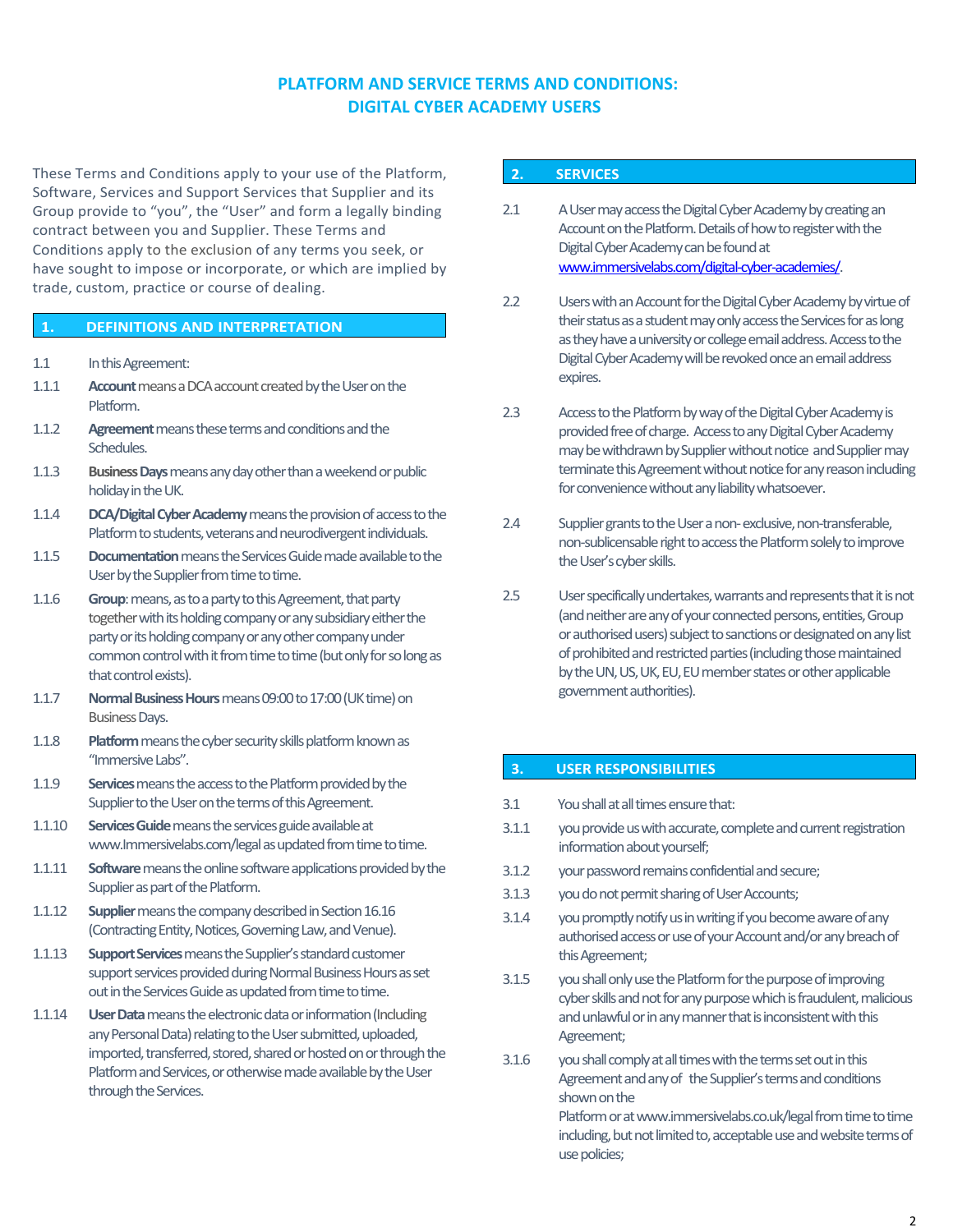- 3.1.7 youshall comply with all applicable laws and regulations with respect to your activities under this Agreement; and
- 3.1.8 youwill provide all necessary co-operation and information to enable the Supplier to provide the Services.
- 3.2 You shallnot:
- 3.2.1 attempt to copy, modify, duplicate, create derivative works from, frame, mirror, republish, download, display, transmit, or distribute all or any portion of the software and/or Documentation (as applicable) relating to the Platform and/or Services in any form or media or by any means;
- 3.2.2 attempt to de-compile, , reverse engineer, disassemble or otherwise reduce to human-perceivable form all or any part of them (except to the extent permitted by applicable law incapable of exclusion, and then only after it gives the Supplier an opportunity to provide information necessary to resolve any interoperability issues);;
- 3.2.3 access all or any part of the Platform and Documentation in order to build a product or service which competes with the Platform, Services and/or the Documentation;
- 3.2.4 access, store, distribute or transmit any viruses, or any material during the course of its use of the Services that is unlawful, harmful, threatening, defamatory, obscene, infringing, harassing or racially or ethnically offensive, facilitates illegal activity, depicts sexually explicit images, promotes unlawful violence, is discriminatory based on race, gender, colour, religious belief, sexual orientation, disability, or is otherwise illegal or causes damage or injury to any person or property, and the Supplier reserves the right (without liability or prejudice to its other rights) to disable the User's access to the Platform where there is a breach of the provisions of this clause 3.2.4;
- 3.2.5 republish or redistribute any content or material from the Platform or Documentation;
- 3.2.6 make any alteration to the Platform or Documentation;or
- 3.2.7 use the Platform in any way that causes, or may cause, damage to the Platform or impairment of the availability or accessibility of the Platform.
- 3.3 Without prejudice to any other provisions in this agreement, in order to protect our legitimate business interests, you hereby agree, for yourself and as agent for each Group Company, that you shall not and shall procure that no member of your Group or any personnel of you or your Group Company:
- 3.3.1 use, access or otherwise utilise the Software, Platform or Services to:
- 3.3.1.1 create;
- 3.3.1.2 provide; or
- 3.3.1.3 assist in any way the creation of,

any software, platform or services which is substantially similar to the Software, Platform or Services; and

- 3.3.2 shall otherwise:
- 3.3.2.1 carry on;
- 3.3.2.2 be engaged, concernedor interested in; or
- 3.3.2.3 assist in any way,

any business concern which is in competition with the Supplier or any Group Company in the UK or the US or the jurisdiction in which you are domiciled.

3.4 You shall be bound by the covenant set out inclause 3.3during the term of this agreement, and for a period of 6 months after termination or expiry of this agreement.

#### **4. SUPPLIER RESPONSIBLITIES**

- 4.1 The Services are supplied to User free of charge "as is". Supplier makes no warranties regarding the Services, express or implied, and expressly disclaims all such warranties, including but not limited to the implied warranties of merchantability, fitness for a particular purpose and non-infringement.
- 4.2 The Supplier:
- 4.2.1 does not warrant that the User's use of the Services will be uninterrupted or error-free or that the Services, Documentation and/or information obtained by the Userthrough the Services will meet the User's requirements; and
- 4.2.2 is not responsible for any delays, delivery failures or other loss or damage resulting from the transfer of data over communications networks and facilities, including the internet.

#### **5. USER DATA**

- 5.1 The Usergrants the Supplier and Its authorised sub-processors a non-exclusive, royalty-free, fully paid up, sub-licensable, right and licence to process, store, copy, cache, access, use, transmit, display, disclose, reproduce, or modify User Data, insofar as reasonably necessary for the Supplier and its authorised subprocessors to provide the Services (including support and to prevent or address service or technical problems) in accordance with this Agreement. The User is solely responsible for the accuracy, quality, integrity, legality, reliability and appropriateness of User Data. The User acknowledges that the Supplier does not exercise any control whatsoever over the content of the User Data, and the Supplier will have no obligation to review User Data for accuracy, quality, integrity, legality, reliability, appropriateness or for any other reason.
- 5.2 In the event of any loss or damage to the User Data, the User's sole and exclusive remedy against the Supplier shall be for the Supplier to use reasonable commercial endeavours to restore the lost or damaged User Data from the latest back-up.
- 5.3 We process User Personal Data in accordance with our privacy notice available at **www.immersivelabs.com/legal.**

#### **6. INTELLECTUAL PROPERTY RIGHTS**

- 6.1 All intellectual property rights in and to the Services, Platform, Software and Documentation **(Supplier IPR)**belong to, and shall continue to belong, to the Supplier.
- 6.2 The Supplier makes no representation or warranty as to the validity or enforceability of the Supplier IPR nor as to whether the same infringe, misappropriate, or otherwise violate any proprietary (including intellectual property) rights of third parties.
- 6.3 The Userhas no right to access the software code (including object code, intermediate code and source code) of the Platform, or to grant sublicenses.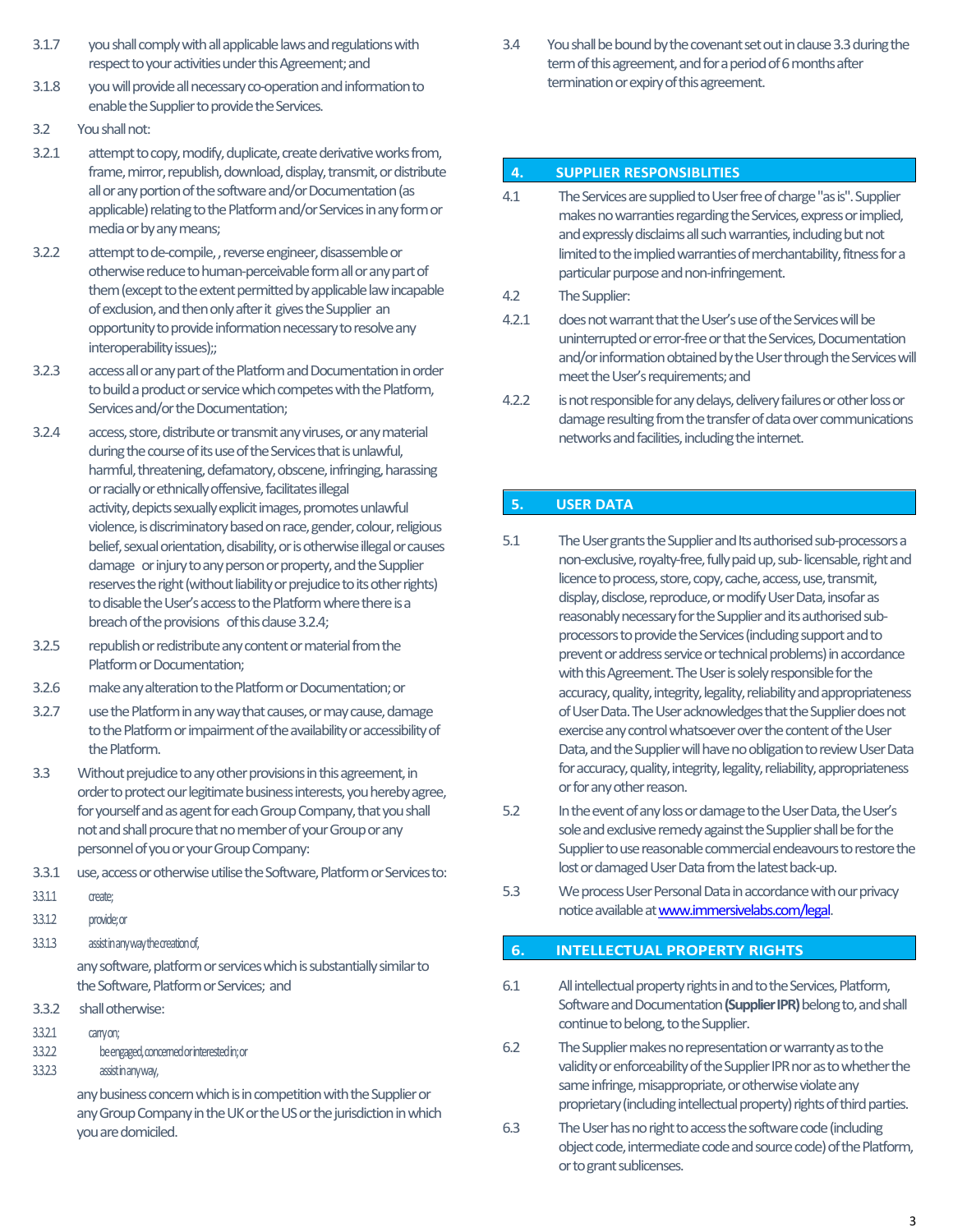6.4 Except as expressly stated in this Agreement, the Userdoes not have any rights to any patents, copyright, database right, trade secret, trade marks, or any other rights or licences in respect of the Services, Platform, Documentation or Software.

#### **7. CONFIDENTIALITY**

- 7.1 Each party shall take all reasonable steps to ensure that the other party's information that is proprietary or confidential in nature **(Confidential Information)**to which it has access is held in confidence and shall not make it available to any third party or use it for any purpose other than the implementation of this Agreement.
- 7.2 A party's Confidential Information does not include information that:
- 7.2.1 Is or becomes publicly known other than through any act or omission of the receiving party;
- 7.2.2 was inthe other party's lawful possession before the disclosure;
- 7.2.3 is lawfully disclosed to the receiving party by a third party without restriction on disclosure; or
- 7.2.4 is independently developed by the receiving party, which can be demonstrated by written evidence.
- 7.3 A party may disclose Confidential Information to the extent that the disclosure Is required by law, any governmental or regulatory authority or by a court or other authority of competent jurisdiction, provided that (to the extent it is permitted to do so) it gives as much notice as possible to the disclosing party.

#### **8. LIMITATION OF LIABILITY**

- 8.1 The following provisions set out the entire financial liability of the Supplier (including any liability for the acts or omissions of its employees, agents and sub-contractors) to the User in respect of:
- 8.1.1 any breach of this Agreement howsoever arising; and
- 8.1.2 any representation, misrepresentation (whether innocent or negligent) statement or tortious act of omission (including without limitation negligence) arising under or in connection with this Agreement.
- 8.2 EXCEPT AS SET FORTH IN THIS AGREEMENT AND TO THE MAXIMUM EXTENT PERMITTED BY LAW, THE SUPPLIER DOES NOT MAKE ANY, AND EXPRESSLY DISCLAIMS ALL OTHER, WARRANTIES, CONDITIONS AND REPRESENTATIONS, WHETHER ORAL OR WRITTEN, EXPRESS OR IMPLIED, OR ARISING BY USAGE OF TRADE OR COURSE OF DEALING, INCLUDING WITHOUT LIMITATION, THE WARRANTIES OF MERCHANTABILITY, FITNESS FOR A PARTICULAR PURPOSE, NON-INFRINGEMENT,OR MEETING THE USER'S REQUIREMENTS.
- 8.3 Nothing in this Agreement excludes the Supplier's liability:
- 8.3.1 for death or personal injury caused by the Supplier's negligence; or
- 8.3.2 for fraudor fraudulent misrepresentation.
- 8.4 OTHER THAN IN RELATION TO ANY LIABILITY UNDER CLAUSE 8.3, SUBJECT TO CLAUSE 8.5, NEITHER PARTY SHALL IN ANY CIRCUMSTANCES BE LIABLE WHETHER IN TORT (INCLUDING FOR NEGLIGENCE OR BREACH OF STATUTORY DUTY HOWSOEVER ARISING), CONTRACT, MISREPRESENTATION (WHETHER INNOCENT OR NEGLIGENT) OR OTHERWISE FOR

ANY SPECIAL, INDIRECT, CONSEQUENTIAL OR PURE ECONOMIC LOSS, COSTS, DAMAGES, CHARGES OR EXPENSES.

8.5 OTHER THAN IN RELATION TO ANY LIABILITY UNDER CLAUSE 8.3, THE TOTAL AGGREGATE LIABILITY OF EITHER PARTY IN CONTRACT, TORT (INCLUDING WITHOUT LIMITATION NEGLIGENCE OR BREACH OF STATUTORY DUTY HOWSOEVER ARISING) MISREPRESENTATION (WHETHER INNOCENT OR NEGLIGENT), RESTITUTION OR OTHERWISE, ARISING IN CONNECTION WITH THE PERFORMANCE (OR NON-PERFORMANCE) OF THIS AGREEMENT AND THE SERVICES PROVIDED SHALL IN ALL CIRCUMSTANCES BE LIMITED TO £1,000.

#### **9. GENERAL**

- 9.1 ELECTRONIC COMMUNICATION: The Supplier may e-mail you or otherwise display information relating to the Platform and Services you purchase and any updates, enhancements and modifications for example how you can get the most out of the platform, faults, incidents, new features, updates or notices of their availability, to perform our obligations under this Agreement with you and for our own legitimate interests In providing the best possible service to you.
- 9.2 IDEAS AND SUGGESTIONS: If you provide us with an idea or suggestion as to how we improve the Platform or Services Including anyideas, know-how, submissions provided for the creation of bespoke labs, we will be entitled to use It without restriction. You hereby irrevocably assign to the Supplier all rights, title and interest in such ideas, submissions, suggestions and know how (Including any created in the future) and shall give the Supplier such assistance as necessary to confirm such rights.
- 9.3 CHANGES: The Platform is provided as a software as a service solution, we may make changes (Including procedural and functionality changes) without prior notice. If these changes result in a material degradation to performance, accessibility or available functionality, you may write to the Supplier and raise a query with your account manager or by emailing support@immersivelabs.co.uk
- 9.4 MODIFICATIONS: we may modify this Agreement (Including the Documentation) at any time by posting a revised version on our website or otherwise notifying you. All modified terms will become effective upon posting or as otherwise stated in the notice. By continuing to use the Platform after that date, you agree to be bound by the modified terms and conditions. It Is your responsibility to check our website for modifications. The date this Agreement was last modified Is stated at the end of the Agreement.
- 9.5 WAIVER: No failure or delay by a party to exercise any right or remedy provided under this Agreement or by law shall constitute a waiver of that or any other right or remedy, nor shall it prevent or restrict the further exercise of that or any other right or remedy. No single or partial exercise of such right or remedy shall prevent or restrict the further exercise of that or any other right or remedy.
- 9.6 ENTIRE AGREEMENT: This Agreement constitutes the entire agreement between the parties and supersedes and extinguishes all previous agreements, promises, assurances, warranties, representations and understandings between them, whether written or oral, relating to its subject matter. To the extent this Agreement Is Inconsistent with any other document, agreement, subsequent purchase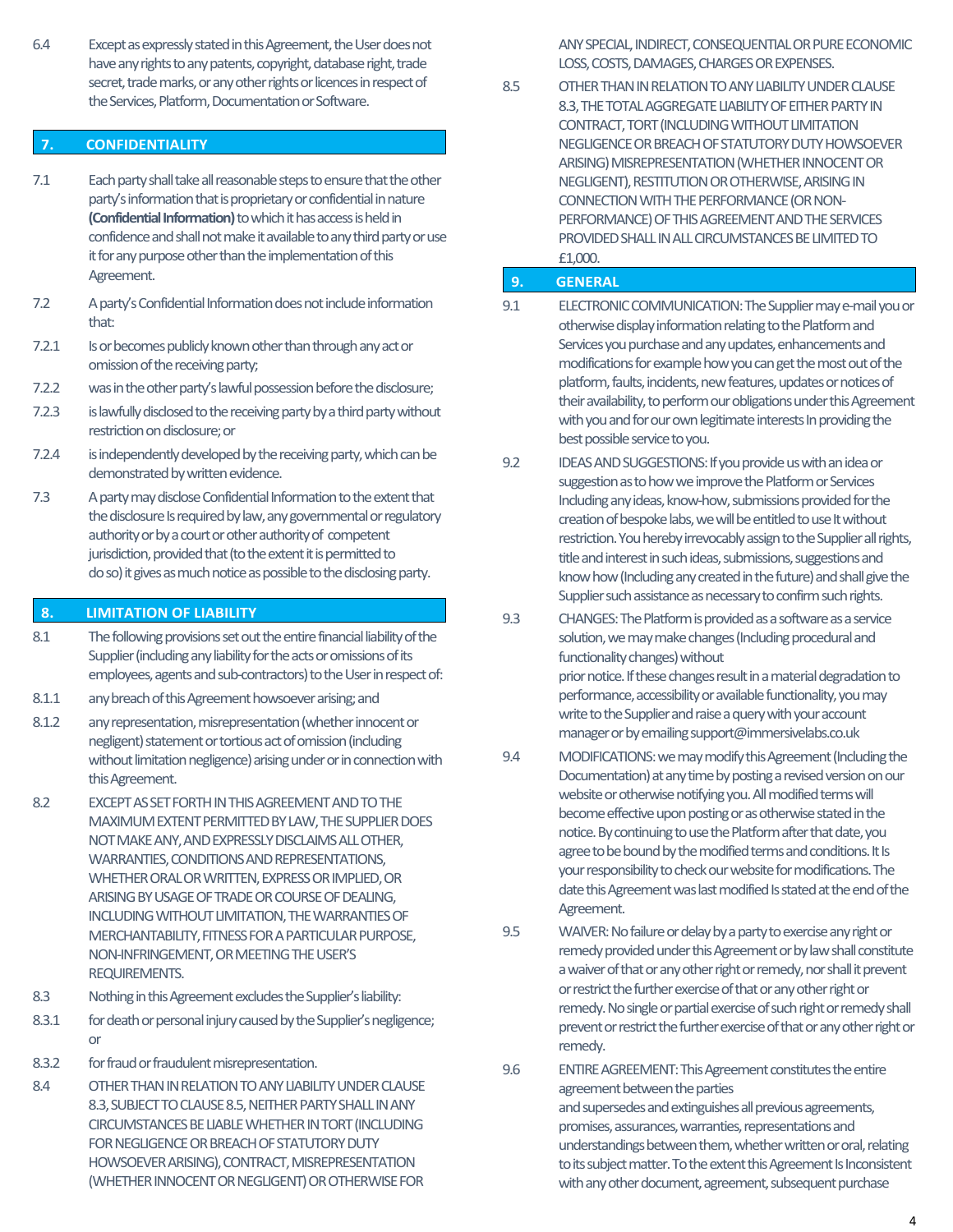order and accompanying terms and conditions, the parties agree the terms of this Agreement shall prevail and govern relating to its subject matter.

- 9.7 ASSIGNMENT: The Usershall not, without the prior written consent of the Supplier, assign, transfer, charge, sub-contract or deal in any other manner with all or any of its rights or obligations under this Agreement. Purported assignments in violation of the preceding sentence are void. The Supplier may at any time assign, transfer, charge, sub-contract or deal in any other manner with all or any of its rights or obligations under this Agreement.
- 9.8 SEVERANCE: If any provision or part-provision of this Agreement is or becomes invalid, illegal or unenforceable, it shall be deemed deleted, but that shall not affect the validity and enforceability of the rest of this Agreement. The parties shall negotiate in good faith to agree a replacement provision that, to the greatest extent possible, reflects the intended commercial result of the original provision.
- 9.9 THIRD PARTIES: This Agreement does not confer any rights on any person or party (other than the parties to this Agreement and, where applicable, their successors and permitted assigns) pursuant to the Contracts (Rights of Third Parties) Act 1999.
- 9.10 FORCE MAJEURE: The Supplier shall have no liability to the User under this Agreement if it is prevented from or delayed in performing its obligations under this Agreement, or from carrying on its business, by acts, events, omissions or accidents beyond its reasonable control, including, without limitation, strikes, lock-outs

or other industrial disputes (whether involving the workforce of the Supplier or any other party), failure of a utility service or transport or telecommunications network, act of God, war, riot, civil commotion, malicious damage, compliance with any law or governmental order, rule, regulation or direction, accident, breakdown of plant or machinery, fire, flood, storm or default of suppliers or sub-contractors, provided that the User is notified of such an event and its expected duration.

#### 9.11 NOTICES: Notices shall be in writing (including email).

9.12 CONTRACTING ENTITY, NOTICES, GOVERNING LAW, AND VENUE: The Supplier entity entering into this Agreement, the address to which Usershould direct notices under this Agreement, the law that will apply in any dispute or lawsuit arising out of or in connection with this Agreement, and the courts that have jurisdiction over any such dispute or lawsuit, depend on where Useris domiciled:

| If User is domiciled<br>$\mathsf{in}:$                                   | <b>The Supplier entity</b><br>entering into this<br><b>Agreement is:</b>                                          | <b>Notices should be</b><br>addressed to:                                                                        | <b>Governing law is:</b>                                            | <b>Courts with exclusive jurisdiction</b><br>are: |
|--------------------------------------------------------------------------|-------------------------------------------------------------------------------------------------------------------|------------------------------------------------------------------------------------------------------------------|---------------------------------------------------------------------|---------------------------------------------------|
| Globally, other than<br>North and South<br>America or the<br>DACH region | Immersive Labs<br>Ltd., a company<br>registered in<br><b>England and Wales</b><br>with company<br>number 10553244 | Legal team,<br>Immersive Labs,<br>Runway East, 1<br>Victoria St, Bristol,<br>BS1 6AA, England,<br>United Kingdom | <b>England and Wales</b>                                            | <b>England Wales</b>                              |
| North or South<br>America                                                | Immersive Labs<br>Corporation, a<br><b>Delaware</b><br>corporation                                                | <b>Chief Revenue</b><br>Officer, Immersive<br>Labs, WeWork, 200<br>Berkeley St, Boston,<br>MA 02116, USA         | Massachusetts<br>(without regards to its<br>conflicts of law rules) | Boston, Massachusetts                             |
| DACH region<br>(Germany, Austria<br>or Switzerland)                      | Immersive Labs<br>GmbH, a German<br>company                                                                       | Immersive Labs, c/o<br>RSM GmbH, Georg-<br>Glock-Straße 4,<br>40474 Düsseldorf,<br>Germany                       | <b>England and Wales</b>                                            | <b>England and Wales</b>                          |

- 9.13 AGREEMENT TO GOVERNING LAW AND JURISDICTION. Each party agrees to the applicable governing law above without regard to choice or conflicts of law rules, and to the exclusive jurisdiction of the applicable courts above.
- 9.14 NO ADVICE: THE SERVICES ARE PROVIDED BY THE SUPPLIER FOR TRAININGAND EDUCATIONALPURPOSES ONLYAND SHALL NOT BE TAKEN TO BE ADVICE. THE SUPPLIER WILL NOT ACCEPT ANY RESPONSIBILITY TO ANY PARTY FOR THE USE OF THE

SERVICES (INCLUDING BUT NOT LIMITED TO THE PLATFORM AND THE LABS MADEAVAILABLE VIA THE PLATFORM) OR THE CONTENTS OF ANY SUCH LAB FOR ANY PURPOSE OTHER THAN TRAININGOR EDUCATIONAL PURPOSES. THE SUPPLIER DOES NOTWARRANT THE ACCURACY OR COMPLETENESS OF MATERIALS. ANY RELIANCE ON ANY OPINION, STATEMENT OR OTHER INFORMATION IS AT THE CUSTOMER'S SOLE RISK.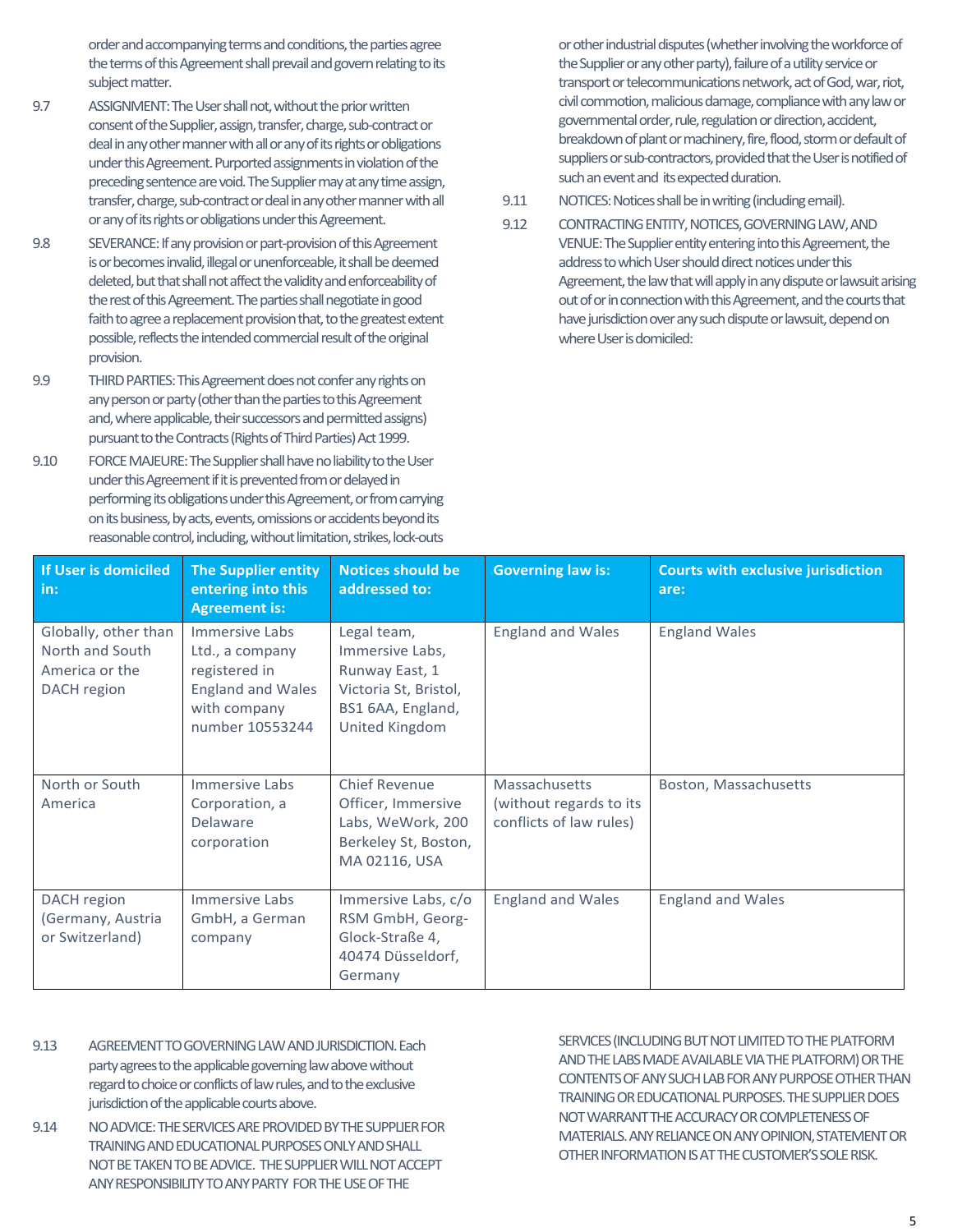9.15 BETA: ANY SERVICES MARKED ASOR OTHERWISE IDENTIFIED AS "BETA" ARE SUPPLIED TO USER"AS IS". SUPPLIER MAKES NO WARRANTIES REGARDING THE BETA SERVICES, EXPRESS OR IMPLIED, AND EXPRESSLY DISCLAIMS ALL SUCH WARRANTIES, INCLUDINGBUT NOT LIMITED TO THE IMPLIED WARRANTIES OF MERCHANTABILITY, FITNESS FOR A PARTICULAR PURPOSE AND NON-INFRINGEMENT.IN NO EVENT SHALLSUPPLIER BE LIABLE TO YOU OR ANY OTHER PARTY FOR DAMAGES OF ANY KIND ARISING FROM INSTALLATION OR USE OF THE BETA SERVICES,

WHETHER RESULTING FROM A TORT (INCLUDING NEGLIGENCE), BREACH OF CONTRACT, WARRANTY OR OTHER FORM OF ACTION, INCLUDING BUT NOT LIMITED TO DIRECT, INDIRECT, SPECIAL, INCIDENTAL AND CONSEQUENTIAL DAMAGES, OF ANY KIND ARISING IN ANY WAY OUT OF THIS AGREEMENT, EVEN IF ADVISED OF THE POSSIBILITY OF SUCH DAMAGE.